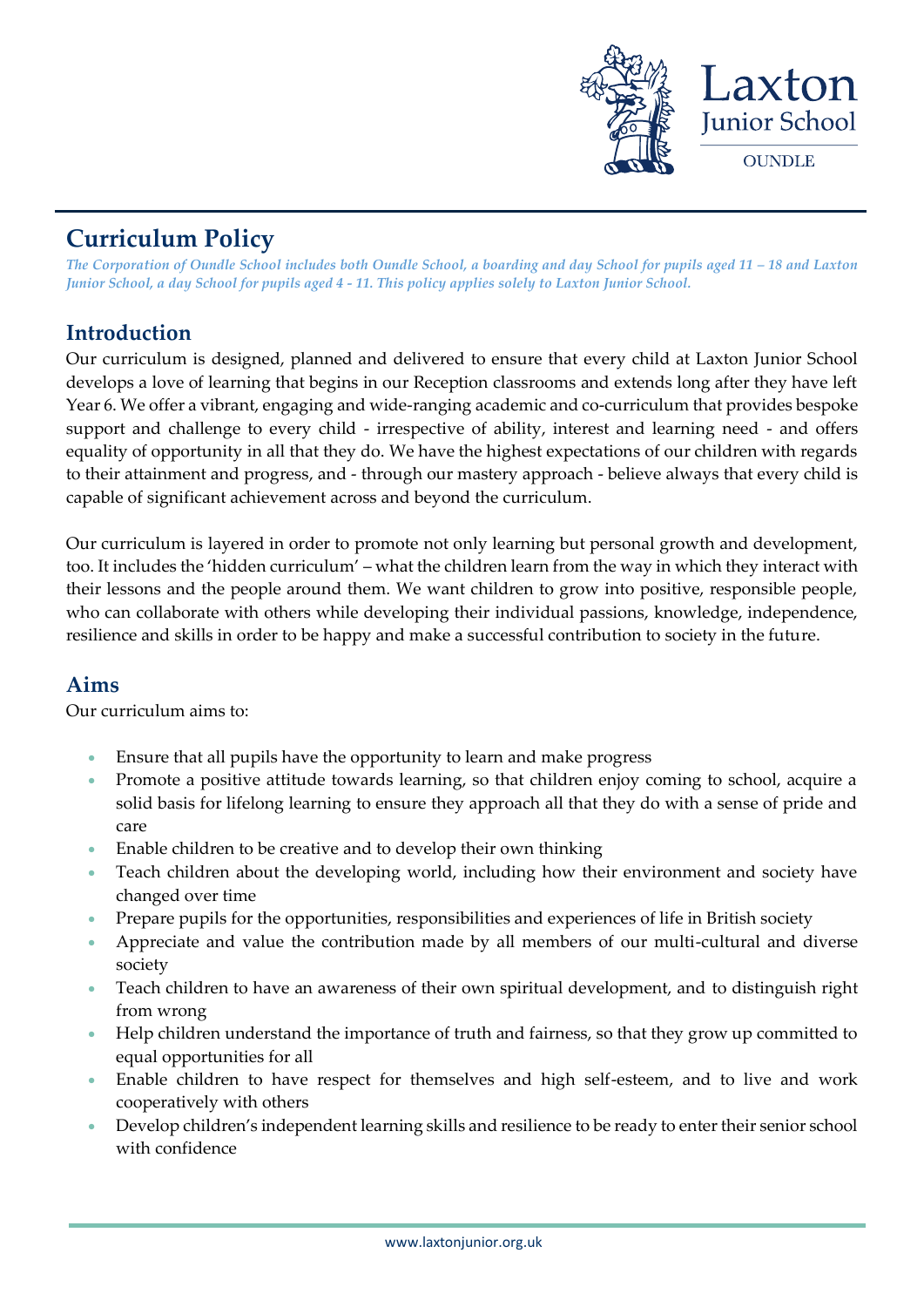# **Our Values**

The curriculum is underpinned by our School Values, which represent what we believe to be our absolute priorities both now and in the future. They are the qualities that resonate throughout all aspects of our education and are our guiding principles for behaviour and decision-making. Our values are:

- **A Love of Learning**: we believe in a love of learning, where children and adults happily take risks and overcome challenges together, united by a shared motivation to acquire, share and celebrate new knowledge, skills, ideas and expertise.
- **Opportunity**: we believe in the provision of opportunity, which enables positive participation in a wide variety of events and activities and the development of passions and talents that will last a lifetime.
- **Care:** we believe in caring for each other, ourselves, the community in which we live and learn, and the world around us; this is reflected in a positive sense of personal wellbeing, cohesive relationships and the valuing of diversity.
- **Community:** we believe in supporting, contributing to and being inspired by our community; children, staff, parents and governors are integral to the education we provide, and their input and involvement is encouraged and appreciated.
- **Quality:** we believe in delivery a consistently excellent quality of educational provision in all that we do as well as having the highest expectations of ourselves and each other.

# **Our Mission**

Our mission is to prepare our children for both their chosen senior school and the life that lies beyond, developing a series of essential characteristics that will enable them to thrive in whichever direction they wish their lives to take. These characteristics are woven into our curriculum so that all children receive a rich provision of academic and co-curricular opportunities. We want our children to be:

- **Confident and Resilient**: where a love of learning ensures challenges are embraced and obstacles are overcome
- **Kind and Respectful**: where the development of social and emotional skills ensures all relationships are positive and caring
- **Open-Minded and Well-Rounded**: where new, challenging or preferred, are embraced with enthusiasm
- **Collaborative and Independent**: where the knowledge of how to work together, both within and beyond the School community, is balanced with a strong sense of who they are and what they can achieve as an individual.

# **Key Skills**

Our curriculum provides children with the opportunity to develop a wide range of skills, including:

- **Linguistic**: we develop children's communication skills and increase their command of language through listening, speaking, reading and writing. Our highly interactive lessons encourage children to question adults and peers alike, listen to each other and structure their thoughts verbally and in written form.
- **Mathematical**: we help children understand and appreciate relationships and patterns in number and space, and develop their capacity to think logically and express themselves clearly. Our mastery approach, high challenge and responsive teaching methods develop targeted and deepened learning.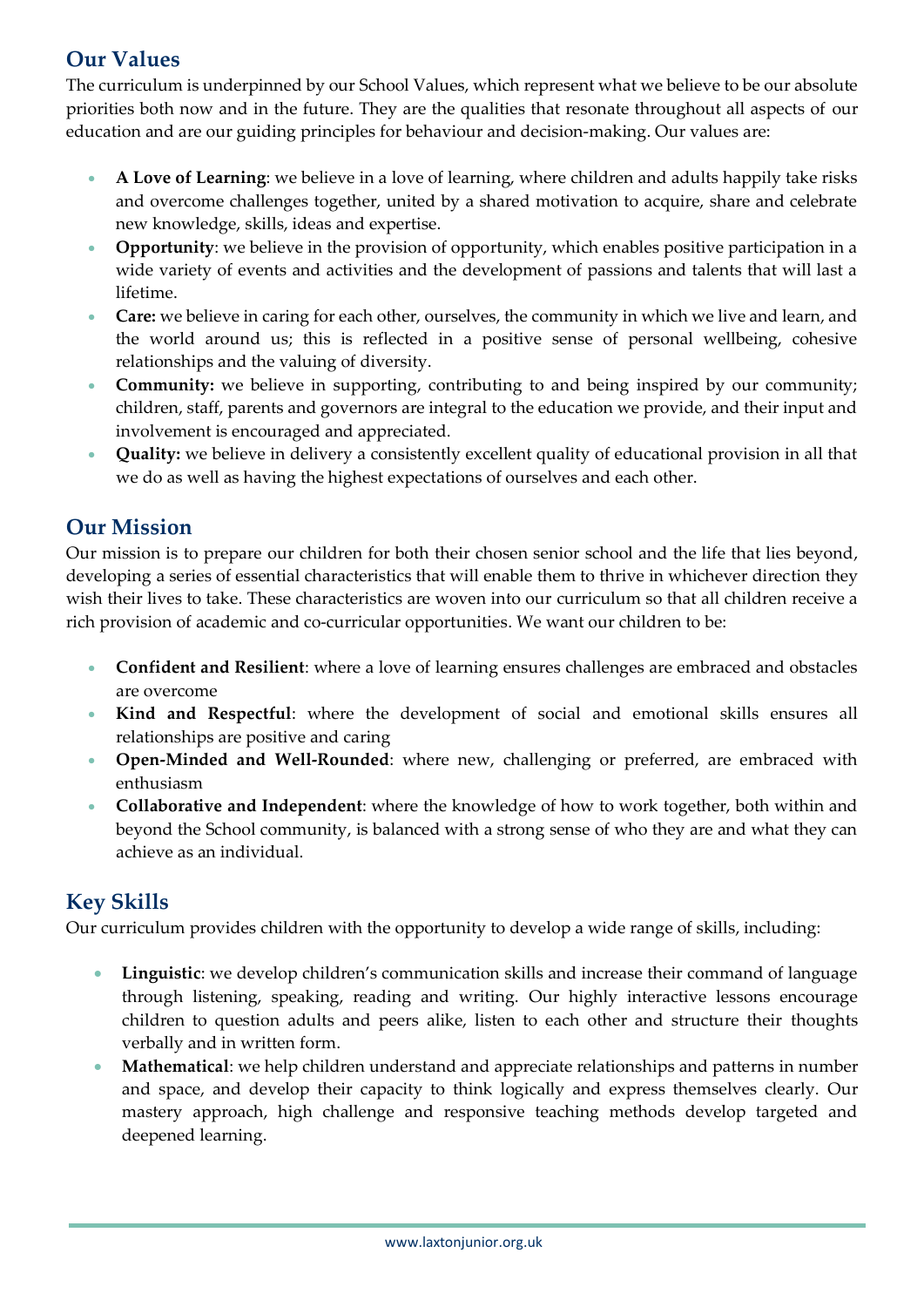- **Scientific**: we increase children's knowledge and understanding of nature, materials and forces while developing the skills associated with science as a process of enquiry such as observing, forming hypotheses, conducting experiments and recording findings.
- **Technological**: we develop children's ability to use IT throughout the curriculum, developing their ability to research, communicate and present, as well as mechanisms for programming, coding and working with robotics.
- **Human and Social**: we develop children's knowledge and understanding of how human action in the past has influenced events and conditions.
- **Physical**: we develop the children's physical control and coordination as well as tactical skills and responses to improve performance. Our children have the opportunity to participate in all sports regardless of gender.
- **Aesthetic and creative**: our art, music, dance, drama and study of literature develop the process of making, composition and inventing. Our children are immersed in activities throughout the curriculum to foster a love of creativity, opinion and independent or collaborative composition.
- **Spiritual**: is taught discretely to provide human and social education while promoting spiritual, moral, social and cultural development. This is taught by one of our subject specialist teachers.
- **Environmental**: Our Eco-Team span represents all of our children from Reception to Year 6 we ensure that their voices are heard. We hold a Silver Flag eco status which represents the importance we place on this area of our curriculum. Our children have developed a committee, eco board, action plan (which includes objectives, time frames and a process of monitoring and evaluation) and evidenced links across our curriculum.

# **Organisation**

Our curriculum is broken down into the following subject areas, which are given, on average, the following number of teaching hours each week.

| Average Teaching Hours Each Week Per Year Group |         |              |                |                |                |                |                |                   |                |              |              |              |                |              |
|-------------------------------------------------|---------|--------------|----------------|----------------|----------------|----------------|----------------|-------------------|----------------|--------------|--------------|--------------|----------------|--------------|
| Year                                            | English | <b>Maths</b> | Humanities     | Computing      | NFI            | PE/Games       | Science        | <b>Art/Design</b> | Music          | KE           | Drama        | <b>PSHE</b>  | Swimming       | Library      |
| $\mathbf{1}$                                    | 12      | 10           | $\overline{4}$ | $\overline{2}$ | $\mathbf{1}$   | $\overline{4}$ | $\overline{2}$ | 3                 | $\overline{2}$ | $\mathbf{1}$ |              | $\mathbf{1}$ | $\overline{2}$ | $\mathbf{1}$ |
| $\overline{2}$                                  | 10      | 10           | $\overline{4}$ | $\overline{2}$ | $\mathbf{1}$   | $\overline{4}$ | $\overline{2}$ | 3                 | $\overline{4}$ | 1            |              | $\mathbf{1}$ | $\overline{2}$ | $\mathbf{1}$ |
| $\overline{3}$                                  | 9       | 10           | $\overline{3}$ | $\overline{2}$ | $\overline{2}$ | 6              | 3              | $\overline{2}$    | $\overline{2}$ | $\mathbf 1$  | $\mathbf{1}$ | $\mathbf{1}$ | $\overline{2}$ | $\mathbf{1}$ |
| $\overline{4}$                                  | 9       | 10           | 3              | $\overline{2}$ | $\overline{2}$ | 6              | 3              | $\overline{2}$    | $\overline{2}$ | $\mathbf{1}$ | $\mathbf{1}$ | $\mathbf{1}$ | $\overline{2}$ | $\mathbf{1}$ |
| 5                                               | 8       | 10           | 3              | $\overline{2}$ | $\overline{2}$ | 6              | $\overline{4}$ | $\overline{2}$    | $\overline{2}$ | $\mathbf{1}$ | $\mathbf{1}$ | $\mathbf{1}$ | $\overline{2}$ | $\mathbf{1}$ |
| 6                                               | 8       | 10           | 3              | $\overline{2}$ | $\overline{2}$ | 6              | $\overline{4}$ | $\overline{2}$    | $\overline{2}$ | $\mathbf{1}$ | $\mathbf{1}$ | $\mathbf{1}$ | $\overline{2}$ | $\mathbf{1}$ |

Our timetable is organised into nine daily periods, with each period lasting 30 minutes. Most lessons are taught every week; however, some lessons - e.g. Drama, RE and MFL - are taught every other week to enable a double lesson. Key Stage 1 Drama, and the development of speaking and listening skills, is built into our English curriculum and this is reflected in the greater number of allocated lessons each week.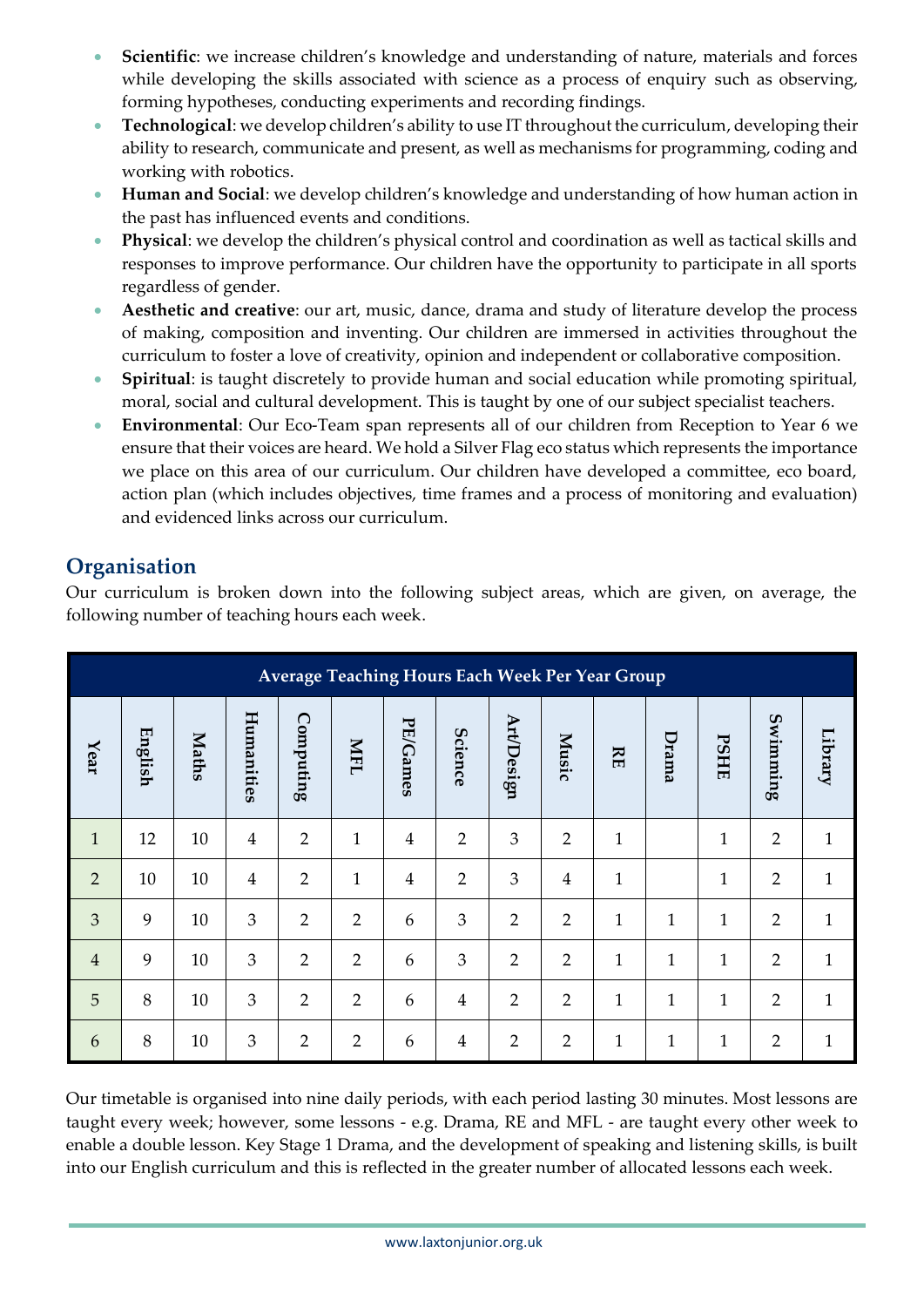For further details of how we organise and deliver our EYFS curriculum, in Reception, please see the relevant section below and our EYFS Policy.

## **Individual Subjects**

All Form Teachers teach English, Maths, Humanities and PSHE to their own Form. Music, MFL, RE, Science, Computing, Drama (in Key Stage 2), Swimming, Games, PE and Latin (in Year 6) are all taught by specialist teachers.

Alongside subject based learning, some time is spent outside the classroom learning through our Outdoor Learning Programme which is designed to complement our classroom-based learning.

# **Planning**

We plan our curriculum in three cohesive phases – EYFS, KS1 and KS2. Each phase leads to the next ensuring the skills are layered throughout all year groups and viewed as a whole entity. The skill set needed for our children to succeed in their senior schools are identified and fed down through the school to ensure a systematic approach to building knowledge and skills that are applied to a variety of contexts.

Each curriculum subject is overseen by the Subject Head or Lead, who is responsible for the delivery of the subject across the school. Individual subject policies outline how this is achieved. Policies are reviewed in accordance to the Policy Review Schedule and the subject Strategic Plans reflect developments within these areas.

Long term plans are written by the Subject Heads or Leads for the academic year ahead and provide an overview of our curriculum. Medium term plans give clear guidance on the objectives of each topic. These are produced by the subject teachers every term. Many of our schemes of work are based on, but not beholden to, National Curriculum guidelines.

Our short-term plans are based on the framework of the medium-term plans and are written on a weekly basis. However, these are adapted to respond to the learning needs of the children in accordance to formative assessment of learning in each lesson.

### **Delivery**

For more information about how we deliver our curriculum, please see our Teaching and Learning Policy, the key aspects of which are shared below.

### **Responsive Teaching**

Our curriculum is enables our children to progress in accordance to their next learning steps. Our formative assessment process within the classroom enables teachers to identify what our children have understood and respond accordingly through carefully adapted planning. Our short term curriculum planning is then adapted to enable this responsive approach.

### **Mastery**

We do not set our children within subjects but allow for a fluid classroom that enables the needs of each child to be met in accordance to their pace of learning. Our children receive support and instruction on a topic by topic basis to enable them to understand concepts before moving on. For instance, Maths lessons have two members of staff supporting the children in their learning and implementing mastery learning in each year group. Our teaching assistants are also integral to offering additional support across the curriculum.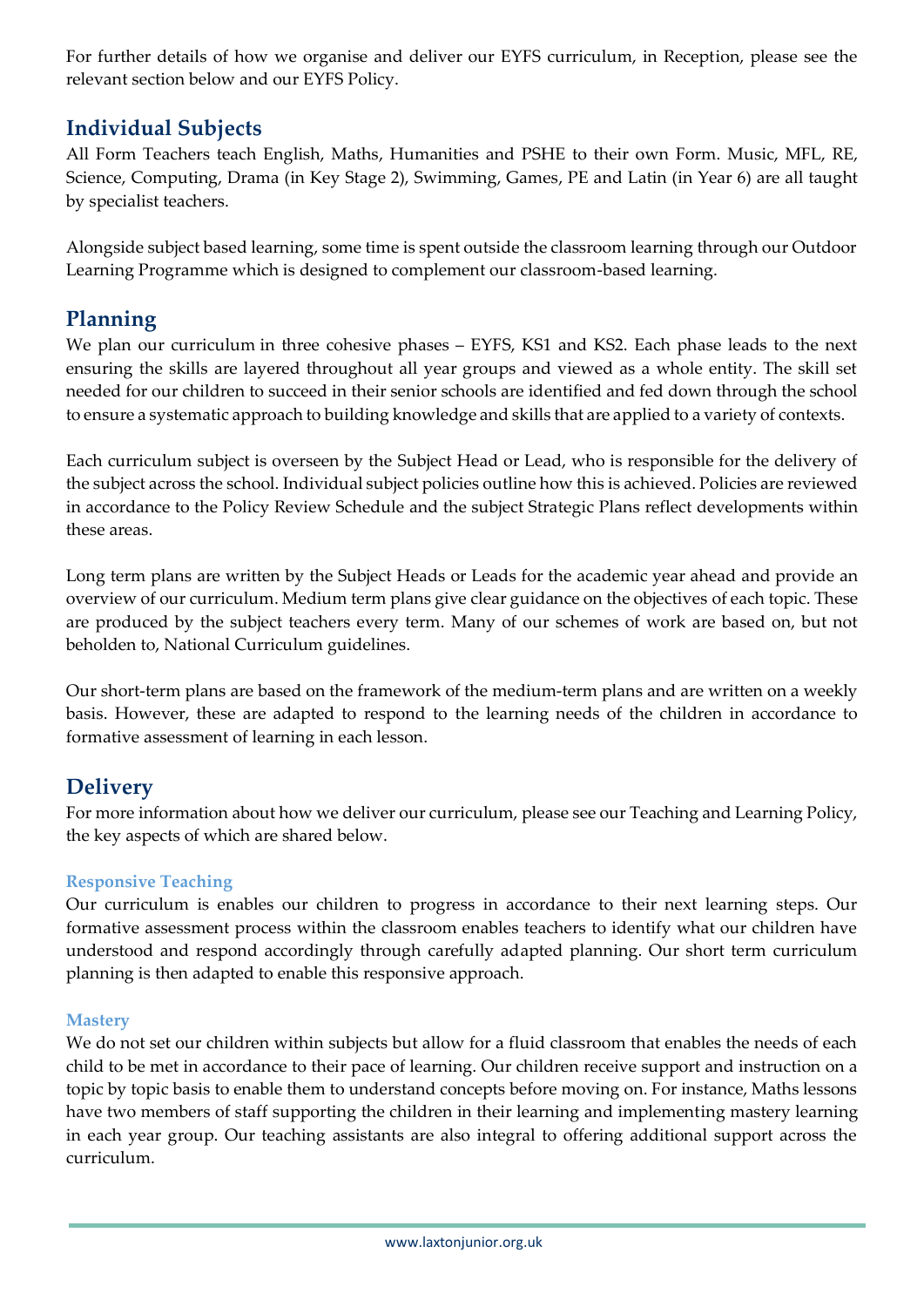### **Differentiation**

To ensure every child is given the precise support and challenge they need and are provided with equal opportunity to succeed and make outstanding progress, we adjust our curriculum and its delivery; this includes a differentiated approach to the:

- Type of tasks set
- Choice of learning activities offered
- Extent of teacher input, support and challenge
- Provision of different types of resource
- Organisation of the classroom
- Expectations of outcome
- Enrichment opportunities offered in class and out
- Questioning used to stimulate learning and understanding
- Learning objectives and success criteria

#### **Opportunity**

We encourage our children to take ownership of their learning and as such provide them with the opportunity to learn in different ways; these include:

- Investigation and problem solving
- Group, pair and independent work
- Self and peer review
- Asking and answering questions
- Use of technology to engage with the curriculum
- Fieldwork and visits to places of educational interest
- Imaginative, creative and design activities
- Responding to, and playing, musical material
- Debates, presentations and drama
- Participation in physical activity

#### **Adult Support**

In Reception and Key Stage 1, each class benefits from a Teaching Assistant whose role is to assist with the delivery of the curriculum; in Key Stage 2, classes share a Teaching Assistant. Our maths curriculum, in Years 3 to 6, is delivered through team-teaching, having two adults leading and supporting learning.

#### **Learning Environment**

Our learning environments celebrates the children's work within the classrooms, corridors and outside; teaching resource to support their learning are also found on the walls and through the provision of appropriate resources. We arrange our desks to support collaborative and independent learning while also enabling our teachers to deliver on the spot feedback during each lesson.

#### **Homework**

Homework consolidates and extends learning and is an opportunity for children to further explore their own knowledge and understanding. As our children move towards Year 6, they are encouraged to manage and organise their time in preparation for their senior schools and beyond. Teachers support by ensuring responsibility rests with the children and by helping them plan their homework around extracurricular activities.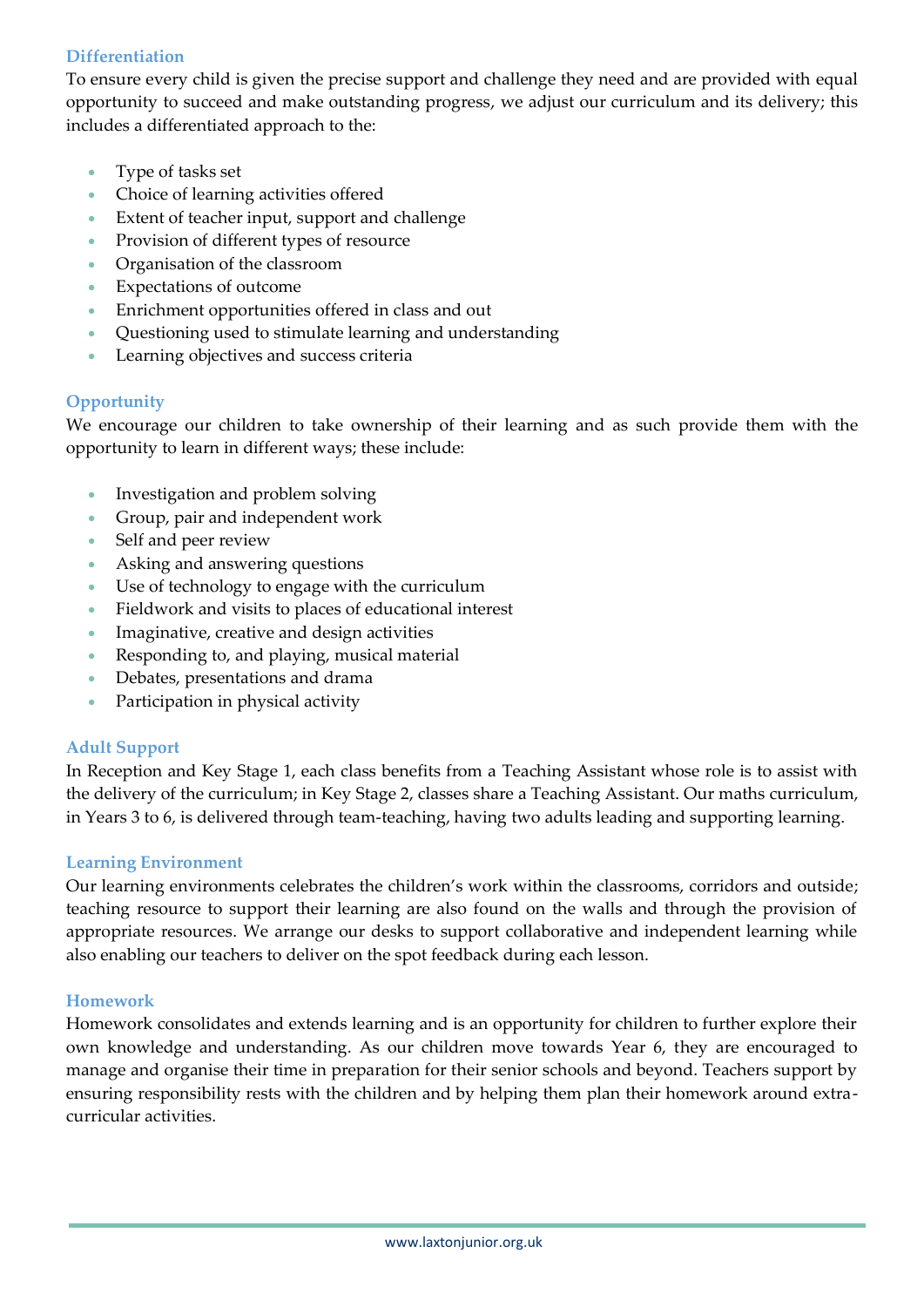## **Assessment**

Purposeful assessment and communication between members of staff and children is key to ensuring excellent progress. The formative and summative assessment processes in place provide our teachers with a deep understanding of each child's learning and therefore how to adapt short-term curriculum planning to enable challenge and support for each child. Further details can be found in our Assessment Policy.

## **EYFS**

Our EYFS curriculum is divided into three prime areas and four specific areas. The three prime areas are particularly important for igniting curiosity and enthusiasm for learning, and for building children's capacity to learn, form relationships and thrive; they are:

- Communication and Language
- Personal, Social and Emotional Development
- Physical Development

The prime areas are strengthened and applied through four specific areas, which are:

- Literacy
- Mathematics
- Understanding the World
- Expressive Arts and Design

A number of areas are enhanced by the delivery of discrete subject teaching by specialist teachers, namely:

- Expressive Arts Music
- Physical Development PE and Swimming
- Understanding the World MFL and Computing

For further details about our EYFS curriculum, please see our EYFS Policy.

### **PSHE, RSE and SMSC**

We provide Personal Social Health Economic (PSHE) education from the Early Years Foundation Stage (EYFS) to Year 6. It gradually expands and enriches key concepts, increases knowledge, deepens understanding, and enables children to rehearse and develop key skills.

Primarily, for Years 1 to 6, planning for PSHE is taken from the PSHE Association's programme builder, thematic approach. The termly programme is created by Form Teachers, alongside the Assistant Head Pastoral, to ensure that the curriculum is bespoke, and meets our children's needs. We use a variety of resources to support this curriculum, including an interactive and online teaching tool, 1decision. For further details, please see our PSHE Policy.

We provide Relationships and Sex Education (RSE) from EYFS to Year 6. It gradually expands and enriches key concepts, increases knowledge, deepens understanding, and rehearses and develops key skills through a thematic approach. RSE focuses on teaching the fundamental building blocks and characteristics of positive relationships, including: families and people who care for me, caring relationships, respectful relationships, online relationships and being safe. For further details, please see our RSE Policy.

Social, Moral, Spiritual and Cultural (SMSC) education can be found in most areas of the curriculum and cross-curricular themes, but can especially be found throughout the Religious Education and PSHE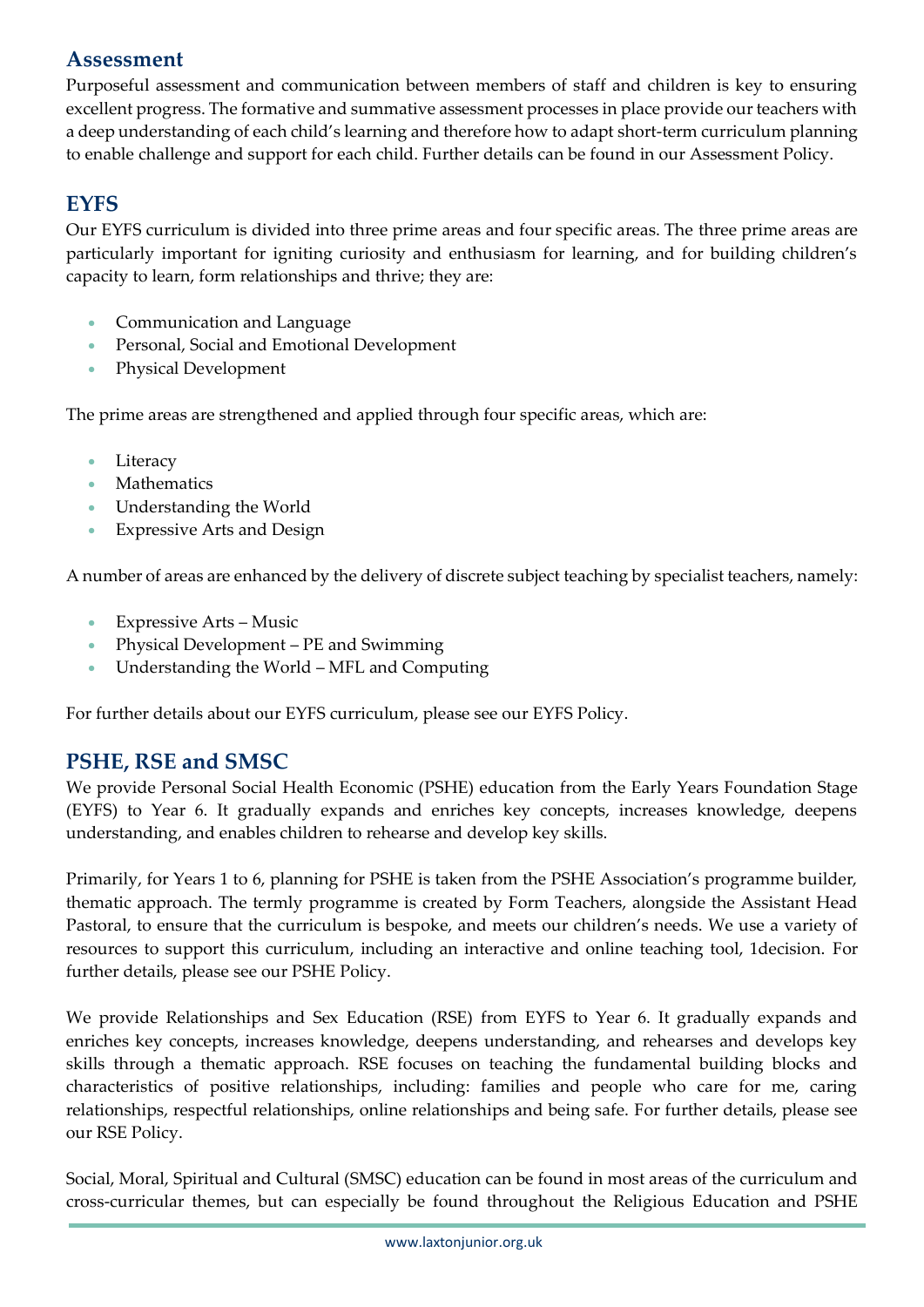curriculums and Votes for Schools programme, which incorporate teaching and learning on aspects of relationships, pupil voice, equality, diversity and feelings as well as touching on religious knowledge and elements of worship. For further details, please see our RE and SMSC policies.

# **Equality, Diversity and Inclusion**

### **Equal Opportunities**

We are an inclusive school and ensure that all children - irrespective of gender, race, religion and belief, cultural background, linguistic background, SEN or disability - have equal opportunity to access our curriculum.

We are committed to improving our curriculum, learning environment, provision of resources and mechanism for sharing information to enable all children to participate fully in our curriculum. Further details of our work, in this regard, are set out in our Accessibility Plan, with some of our ongoing strategies outlined below:

- Small class sizes enable greater personalisation of the curriculum
- Key Stage 2 children can choose which sport they play each term, with no gender restrictions in place
- Individual Education Plans enable staff and children to work on specific targets relevant to their needs
- Staff deliver a differentiated curriculum using a variety of appropriate resources to tailor the learning to all children
- Regular progress reviews take place with children and parents
- Target setting takes into account the needs of children who require support
- Educational Support staff identify and support children with a range of learning and accessibility needs
- The curriculum is regularly reviewed to ensure it is appropriate for all children
- Educational trips are accessible to all current students
- Curriculum resources include examples of disabled children
- Specialist, one-to-one teaching assistants support children with specific needs
- LJS has a Mental Health Lead and designated Health Centre
- External learning specialists work in conjunction with teachers and Educational Support staff

### **Special Educational Needs and Disability (SEND)**

Teacher observation, ongoing assessments and pupil progress meetings support the identification of children in need of additional support as they engage with the curriculum; this is provided by our Educational Support team. Support for accessing the curriculum varies depending on the need and is developed, in conjunction with the teaching staff and Educational Support teachers, and weaved into all lessons. For further details, please see our Educational Support Policy.

### **English as an Additional Language (EAL)**

All children have an equal opportunity to access our curriculum and receive, if required, individual language support internally or externally depending on their first language. Our teachers are well supported by our Educational Support team to ensure that the adaptation of the curriculum is purposeful and appropriate. For further details, please see our EAL Policy.

# **Able, Gifted and Talented**

Our curriculum is also adjusted for those children who are identified as Able, Gifted and Talented; this ensures that significant challenge and opportunity is provided, which supports these children to make the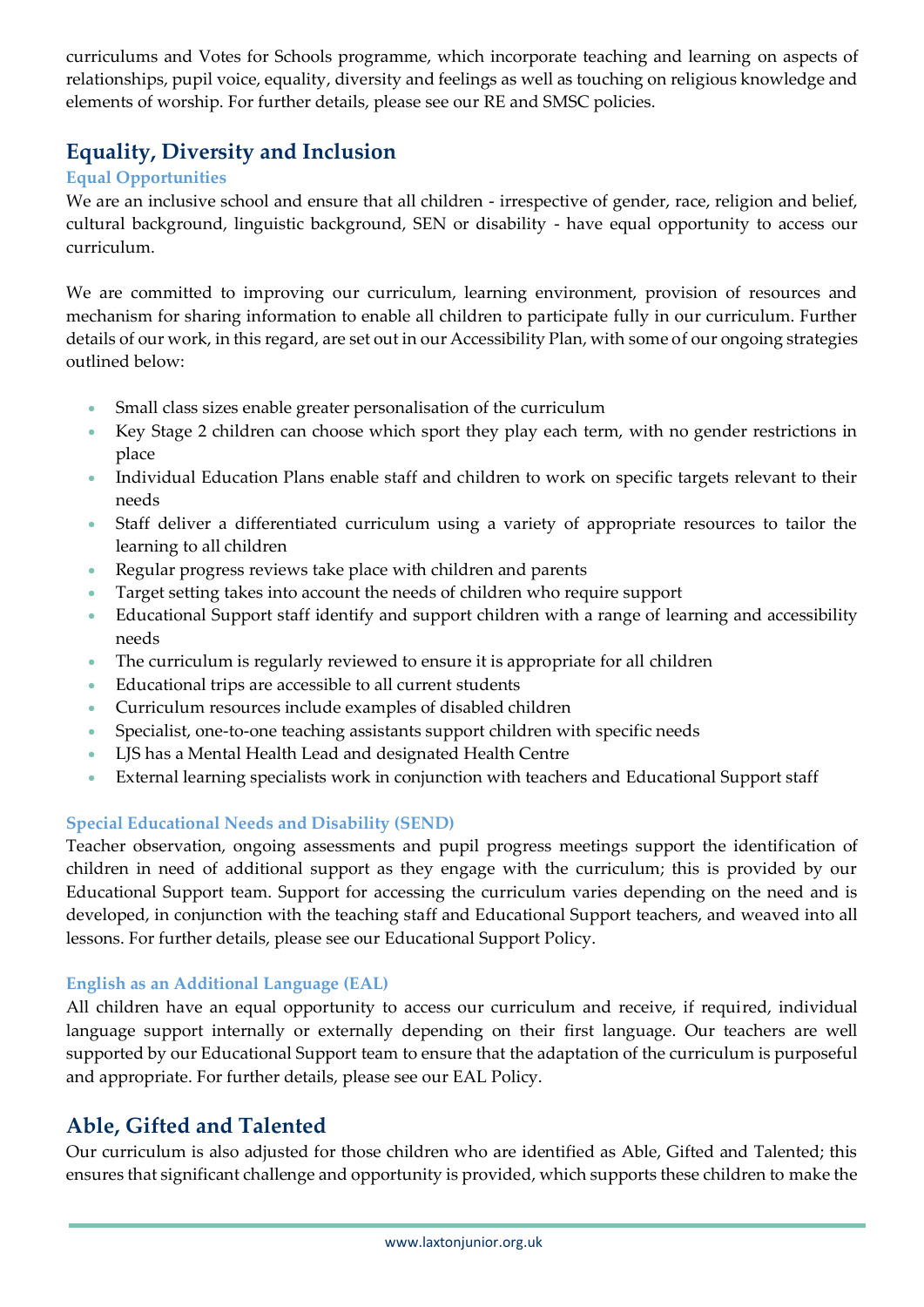very best progress possible. Further details of how this is achieved can be found in our Able, Gifted and Talented Policy.

# **Co-Curricular Enrichment**

### **Sport**

Through our programme of Physical Education, we provide the opportunity for pupils to develop both physically and socially. Team sports develop qualities of leadership, cooperation and sportsmanship and we ensure that every child will have the opportunity to represent the School. We have timetabled use of the outstanding facilities at our Senior School which allow pupils to develop their skills in a variety of sports. Boys and girls have an equal opportunity to develop in all sports. All children at our school swim and are taught by specialist swimming coaches.

### **Music**

We have numerous ensembles which allow our musicians the opportunity to play together. These groups perform regularly in school assemblies and recitals. Expert tuition is provided by between 10 and 15 visiting teachers. Pupils are encouraged to sit external music exams. Music Exhibitions and Scholarships are offered to exceptional pupils and talented musicians by Senior Schools.

#### **Drama**

Drama enriches our curriculum through a wide range of learning and challenge. Our children develop their skills such as language, performance, analysis of text, intonation, exploration of characters and script, production. Each child from Years 3 to 6 performs in a Year Group assembly and all children have the opportunity to perform in our in-house speech and drama competition. Our Year 6 production at the Stahl Theatre is the opportunity for our children to put their many skills into practice.

#### **Outdoor Learning**

Our outdoor learning curriculum has been tailor-made for us and is delivered by two fully qualified Forest School leaders. Reception children enjoy a weekly outdoor learning session while Year 1 and 2 have fortnightly opportunities to take their learning outside. Years 3 to 6 enjoy a designated outdoor learning day every term. These sessions, supported by staff across the School, provide specific experiences and challenges that learning indoors cannot achieve alone. Outside of the programme, our teachers take learning outside as much as possible, encouraging children to be physically active and giving them valuable time and space to deal with challenges and develop problem-solving skills.

#### **After-School Clubs**

Co-curricular clubs further enrich our curriculum, and we pride ourselves on a wide and varied afterschool club programme that is designed to extend and enhance the children's learning. Led by our staff or by appropriately qualified and experienced experts, these opportunities enable children to develop new passions and talents, learn new or practise existing skills. Catering for all age-groups and as many interests as possible, the programme varies from term to term.

#### **Trips, Visitors and Residentials**

Every trip has a purpose of introducing, inspiring or consolidating learning. This ensures that our children benefit from the experience in such a way as to question and extend either previous or future learning. A wide range of activities is on offer, from visiting local nature reserves and theatres to residential trips to France and many other places in between. Religious and cultural experiences encourage children to question and indulge their natural curiosity. Outdoor pursuits trips offer numerous leadership and team working skills, whilst museums and even trips into town can open up a world of learning. Throughout every opportunity, children are encouraged to visualise, experience and discuss, with every experience considered an extension of the classroom.